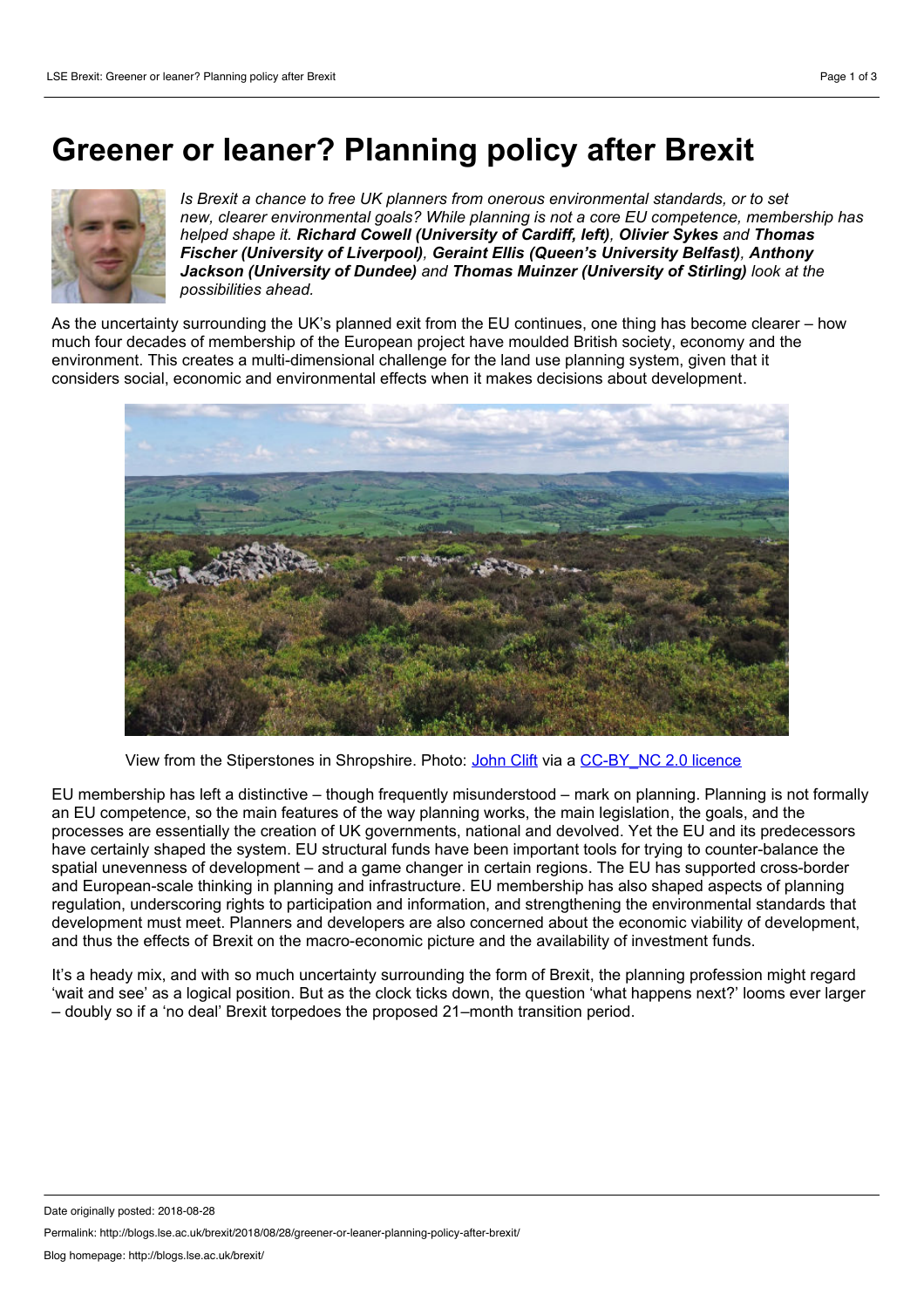The Royal Town Planning Institute (RTPI), the main body representing professional planners in the UK, is turning its attention to the prospective future relationship between the planning system and EU environmental regulation. A recent study for the RTPI identified ten EU [environmental](http://www.rtpi.org.uk/knowledge/research/projects/eu-withdrawal/) directives as being particularly relevant to planning, covering air, water, waste, nature conservation, the marine environment and environmental assessment. How far future governments might be free to change this legislation depends on the evolving shape of any Brexit deal. Domestically, there are also conflicting narratives around the place of the environment within Brexit Britain, with arguments that the process is either a golden opportunity to roll back enterprise–stifling environmental regulations, or alternatively claims that the UK can become 'a world-leading protector of the natural world'. The government's [Chequers](https://assets.publishing.service.gov.uk/.../CHEQUERS_STATEMENT_-_FINAL.PDF) White Paper of July 2018 proposes 'no regression' on existing EU regulations, but only in those areas seen as relevant to frictionless trade – air quality, water pollution and waste management. This leaves much else up for grabs.

Informed by this context, and to stimulate thinking about future agendas, the RTPI has commissioned a research team from the universities of Cardiff, Dundee, Liverpool, Stirling and Queen's University Belfast. The first phase of the research has been examining the scope for any notional improvement, or simplification, in the way that environmental standards are achieved by planning, and especially whether there is duplication between environmental and planning regimes.

One interim finding is just how little thought has been given to alternative ways of organising the interface between planning and the environment, with the last major assessment coming from the Royal Commission on [Environmental](http://webarchive.nationalarchives.gov.uk/20110322143813/http:/www.rcep.org.uk/reports/index.htm) Pollution 16 years ago. While some commentators have become exercised about EU 'red tape', in practice such concerns have been directed to a relatively small number of directives, and critics may be seeking very different things. Within the environmental sector there is a vigorous discussion about how to improve particular instruments, such as Environmental Impact Assessment, but rarely are prospective adjustments to EU legislation part of the mix.

So, wherever we might be heading on planning and environment there are no ready-made blueprints out there – and in light of this, the next phase of the project will be to explore possible scenarios.

**Scenario 1 – a tighter, greener framework**. One possibility would be to rework and improve the system of environmental standards inherited from the EU – for the quality of water, air, and wildlife – and tighten the links to planning as a means of delivery. Such an agenda could support requirements for external regulatory alignment with the EU that might be required for trade purposes and also uphold government promises of a 'Green Brexit'. In England, the government's 25 Year Environment White Paper proposes moves in this direction, though the eventual enforcement powers of related new legislation such as the proposed [Environmental](https://consult.defra.gov.uk/eu/environmental-principles-and-governance/) Principles and Governance Bill will also be significant.

Creating clearer environmental goals may also impact planning processes and inject new purpose into planning. This might address claims that the purpose of the planning system is often unclear, notably when compared with EU legislation, which is characterised by clear statements of purpose and environmental principles. Building clearer environmental goals into planning could be a way of enabling procedures for assessing the environmental impacts of projects and plans – Environmental Impact Assessment and Strategic Environmental Assessment – to focus on the most important outcomes. Exploiting any future loosening of EU procedural requirements could see the paperwork around planning streamlined, though whether this would deliver a substantively greener framework is unclear. Certainly a key challenge for this scenario would be how to create a legal culture more comfortable with assessing whether outcomes have been achieved, rather than procedural compliance.

**Scenario 2 – a more pro-development, flexible, and leaner framework.** Another scenario is that the UK leaving the EU could present an opportunity for weakening environmental standards, or for allowing more exceptions in their implementation. Planning matters here because, while many environmental standards are determined in domains outside the planning system, it is often in planning arenas where claims about the costs of meeting EU standards are have been most sharply debated – whether it is conserving European wildlife sites, or the interface between development projects and air quality goals (for example, in the case of Heathrow's third runway). Since the 1980s, successive governments have talked of 'lifting the burden' of, or 'streamlining' planning, to deliver a leaner, more efficient and responsive system that fosters productivity and economic growth. Today some advocates of Brexit argue that greater regulatory flexibility will deliver dividends for innovation, global competitiveness and affordable housing. The planning system will be a key arena for the examination of how such claims and the trade offs they imply might work out'on the ground', for example, in terms of environmental impacts.

Permalink: http://blogs.lse.ac.uk/brexit/2018/08/28/greener-or-leaner-planning-policy-after-brexit/

Date originally posted: 2018-08-28